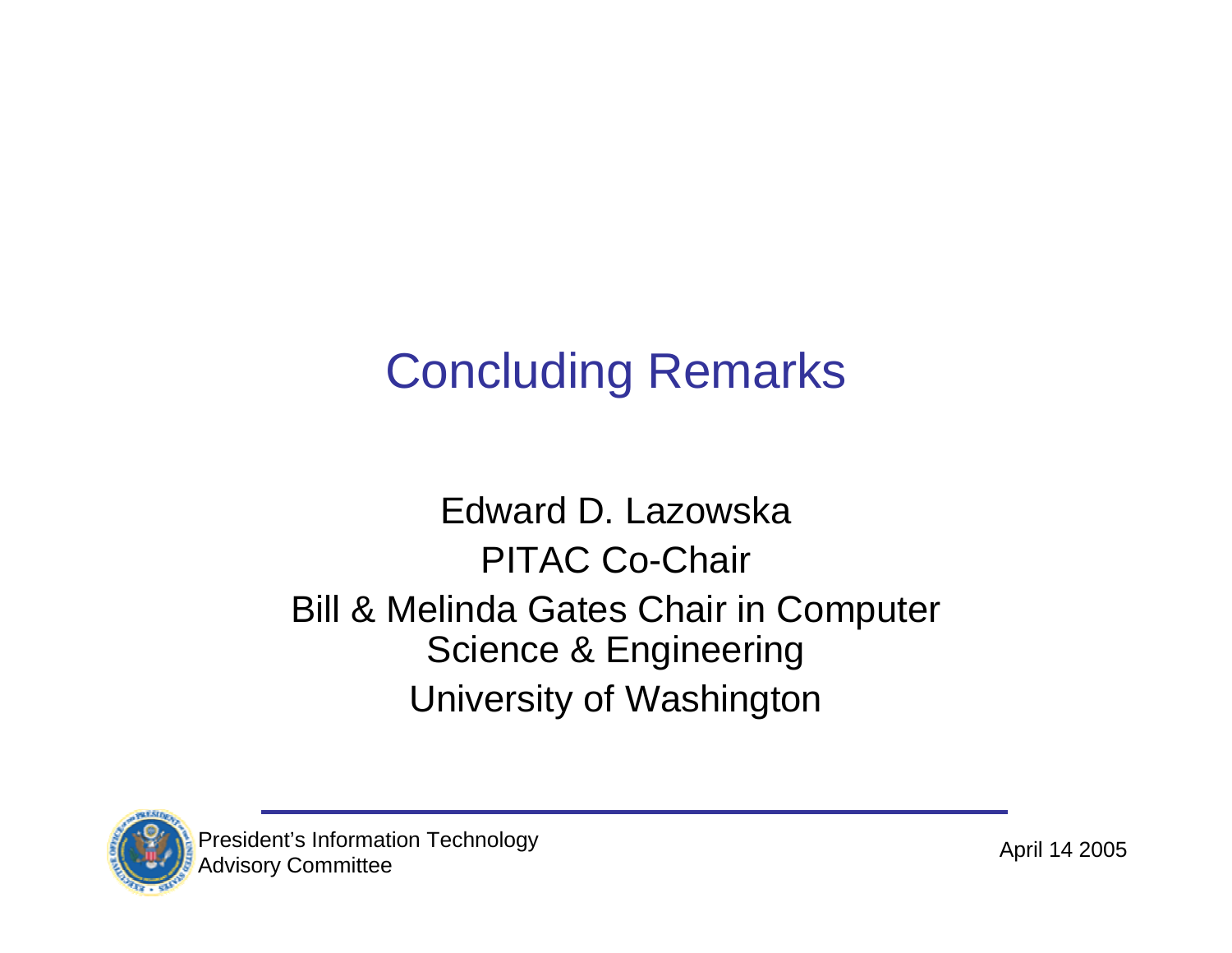## **Topics**

- $\bullet$ Cyber security
- Federal support for fundamental research in information technology

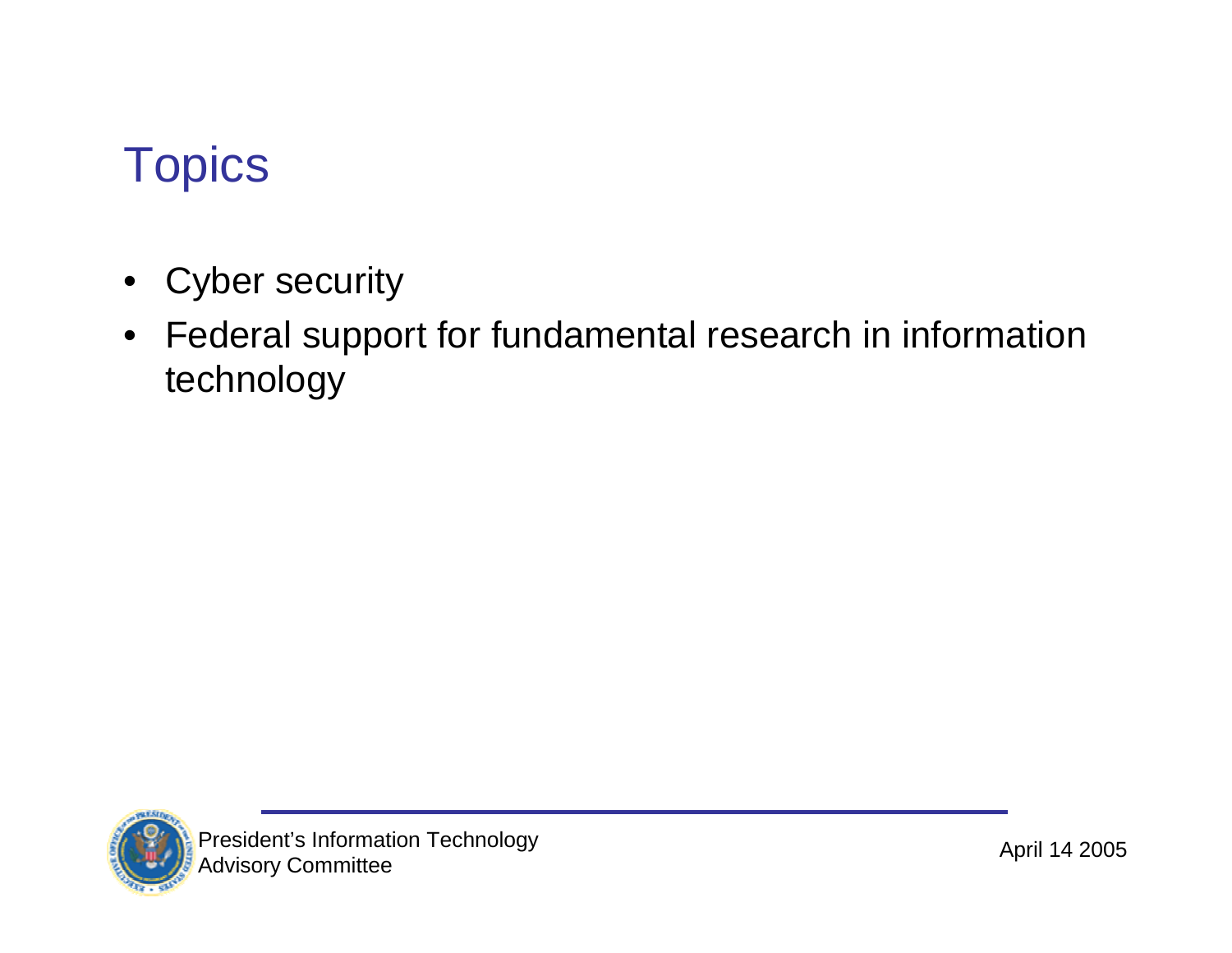# Cyber Security

- • The concern is not that eBay will be inaccessible!
- • Rather, the concern is that *IT systems are in the control loop of every element of the nation's critical infrastructure* – the electric power



grid, the air traffic control grid, the financial grid, etc.

• This constitutes a significant vulnerability

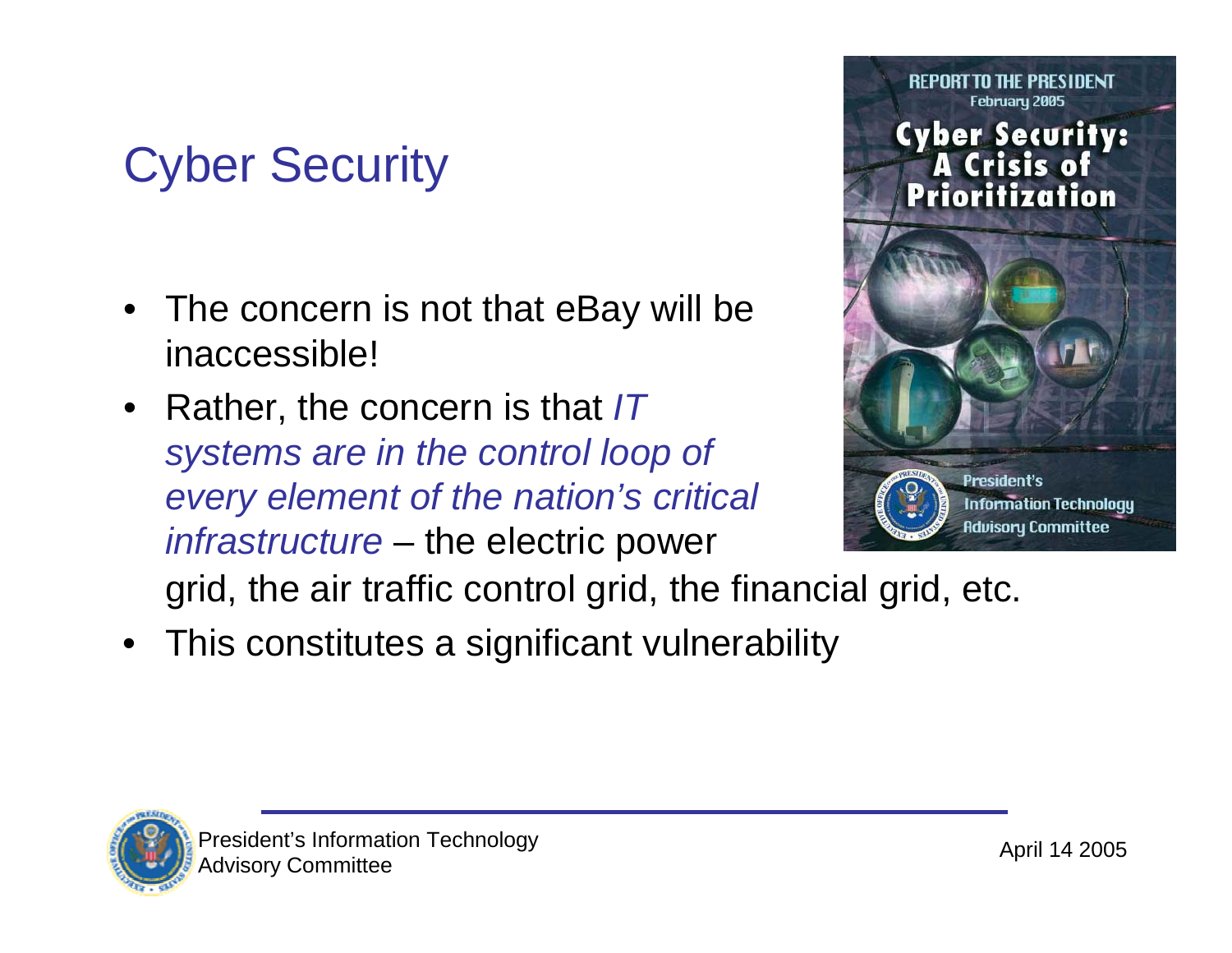- The nation is perilously under-invested in *fundamental research in civilian cyber security*
	- Work that discovers fundamentally new security architectures, rather than improved band-aids
	- Work that takes advantage of the talent of the nation's full research community
	- Work that impacts the civilian infrastructure and its technologies (upon which all else, including the military, relies)

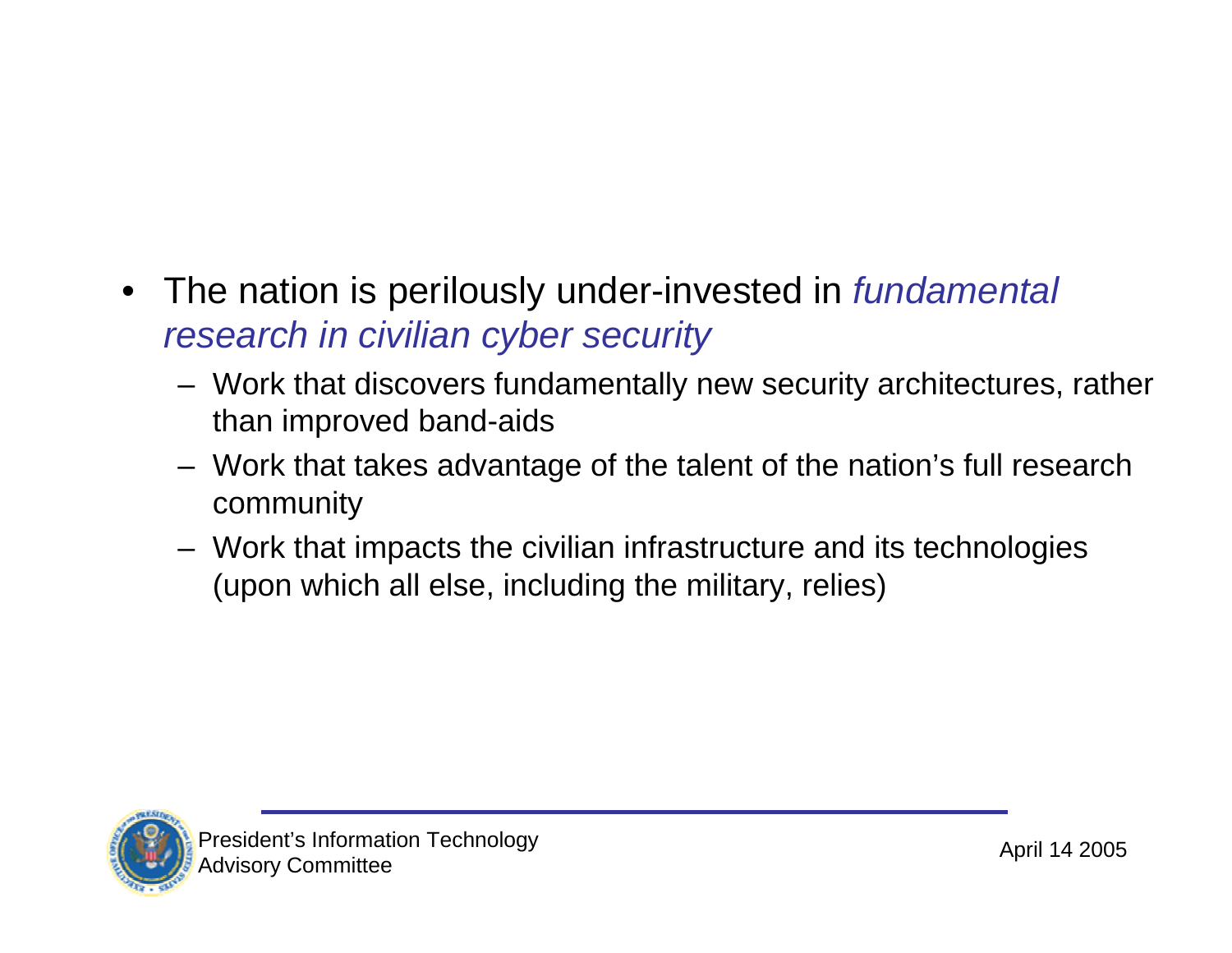- • DHS
	- Appears not to "get it"
		- 90% of S&T budget is for deployment, vs. research
			- DHS is generally ignoring research
		- <2% of budget is for cyber security
			- DHS is generally ignoring the nation's infrastructure
- • DARPA
	- New program starts in cyber security have been classified
		- Precludes participation by the university community
		- Reduces impact on commercial networks and systems upon which much of the government, and much of the nation's critical infrastructure, and much of the military, rely

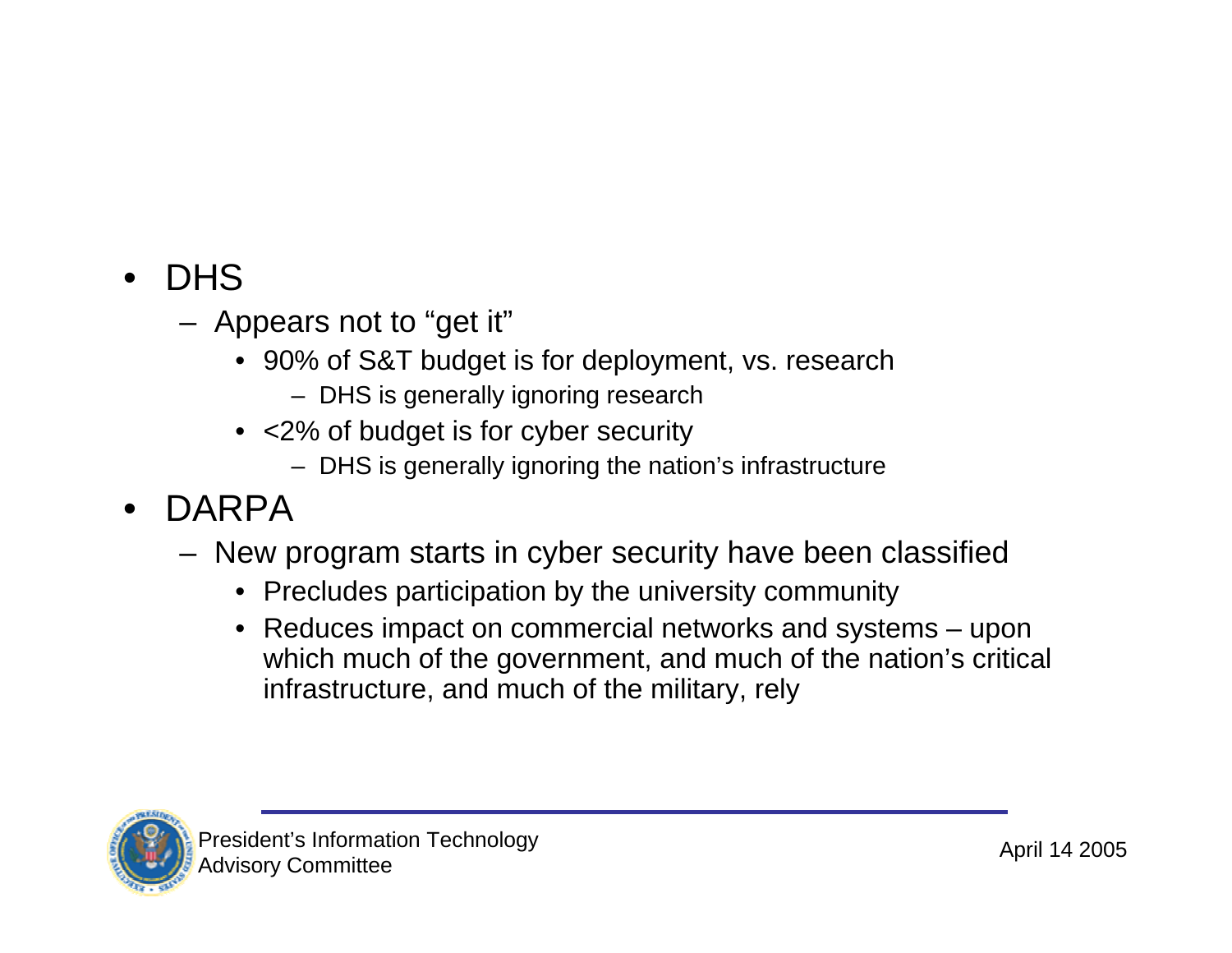### • NSF

- FY04 Cyber Trust program, 9/21/2004
	- Funded **8%** of proposals
		- 32 of 390
			- » 2 of 25 Center proposals
			- » 12 of 135 Team proposals
			- » 18 of 230 Small Group proposals
	- Awarded **6%** of requested funds
		- \$31.5M of \$510M

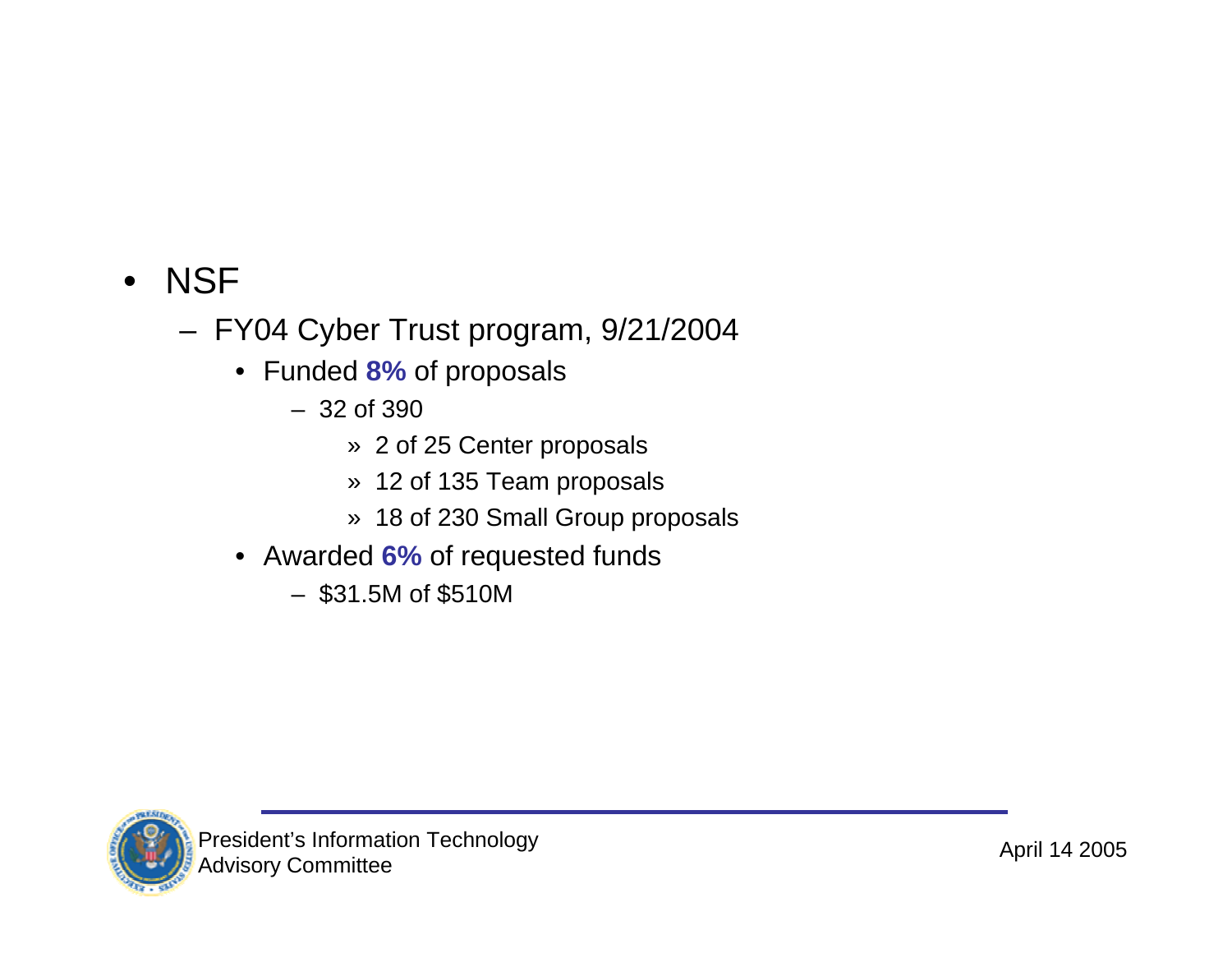# Federal support for fundamental research in information technology

- $\bullet$  Why IT?
	- Advances in IT drive advances in all other fields
	- Advances in IT power our economy
		- Not just through the growth of the IT industry through **Multi Factor Productivity Growth** throughout the economy
	- Advances in IT are the cornerstone of our national security
	- Advances in IT change the way we live, the way we work, the way we learn, the way we communicate
	- IT is where the jobs are

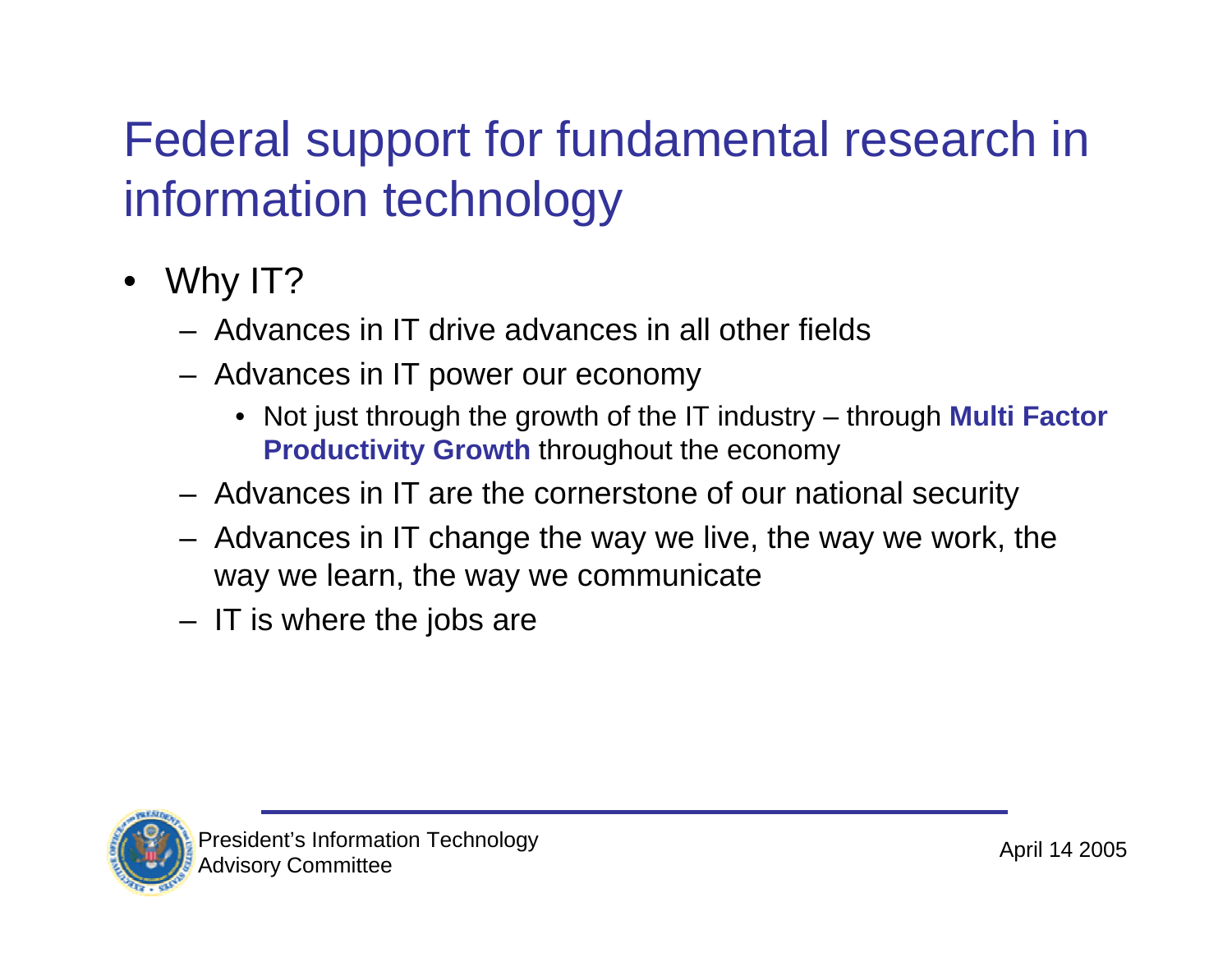## Our broad responsibility

- • Governed by the *HPC Act of 1991*, Executive Orders 13035 (2/17/97) and 13092 (7/24/98), and the *Next Generation Internet Research Act of 1998*
	- Offer advice concerning the multi-agency NITRD Program
		- Whether R&D investments are appropriate to maintain America's leadership in information technologies and their application
		- Progress made in implementing the Program
		- Balance among Program components
		- Need to revise the Program
	- Guided by Dr. Marburger's *FY 2005 Interagency Research and Development Priorities* memorandum of 6/5/03

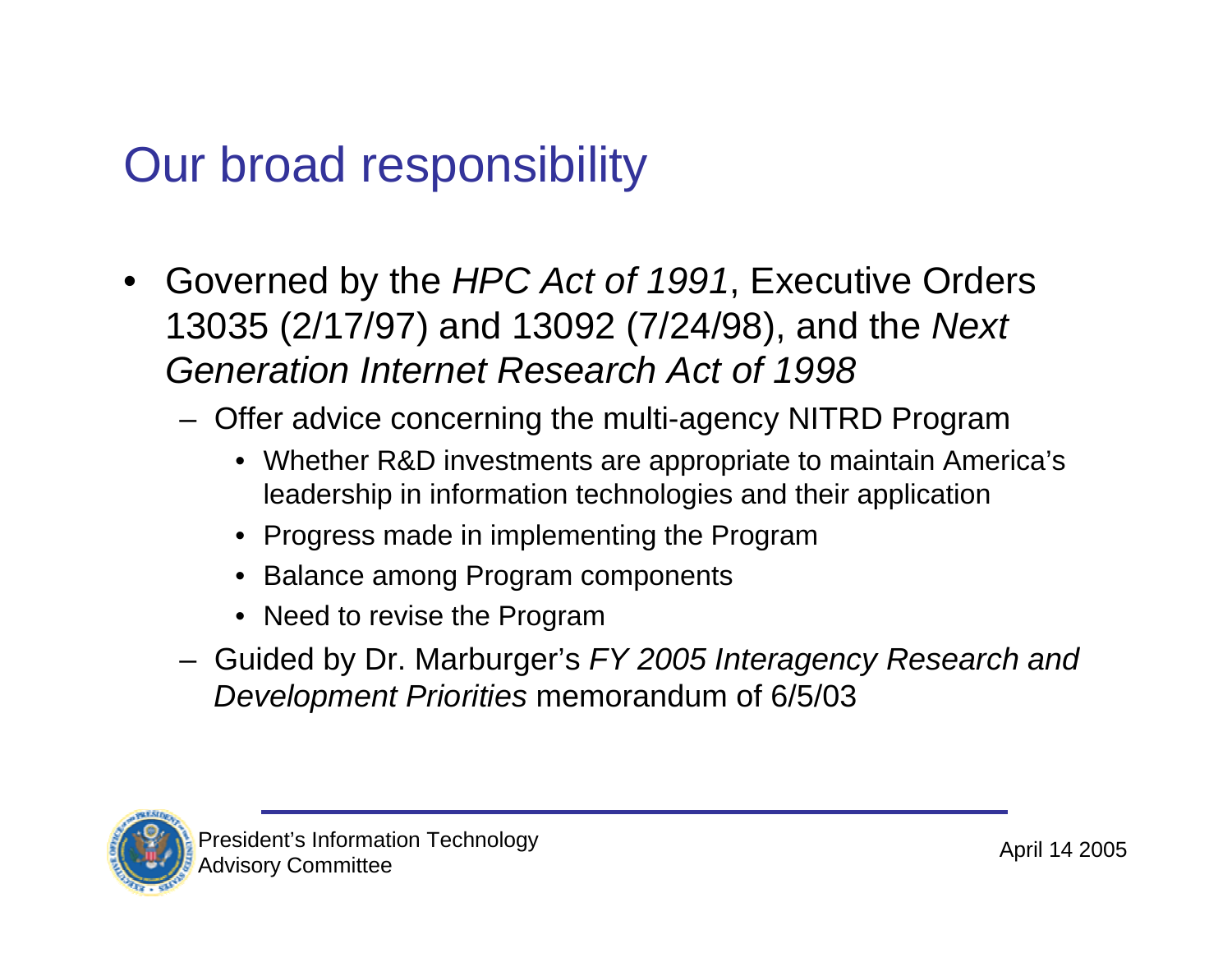### **NSF and CISE Funding Rate Trends**

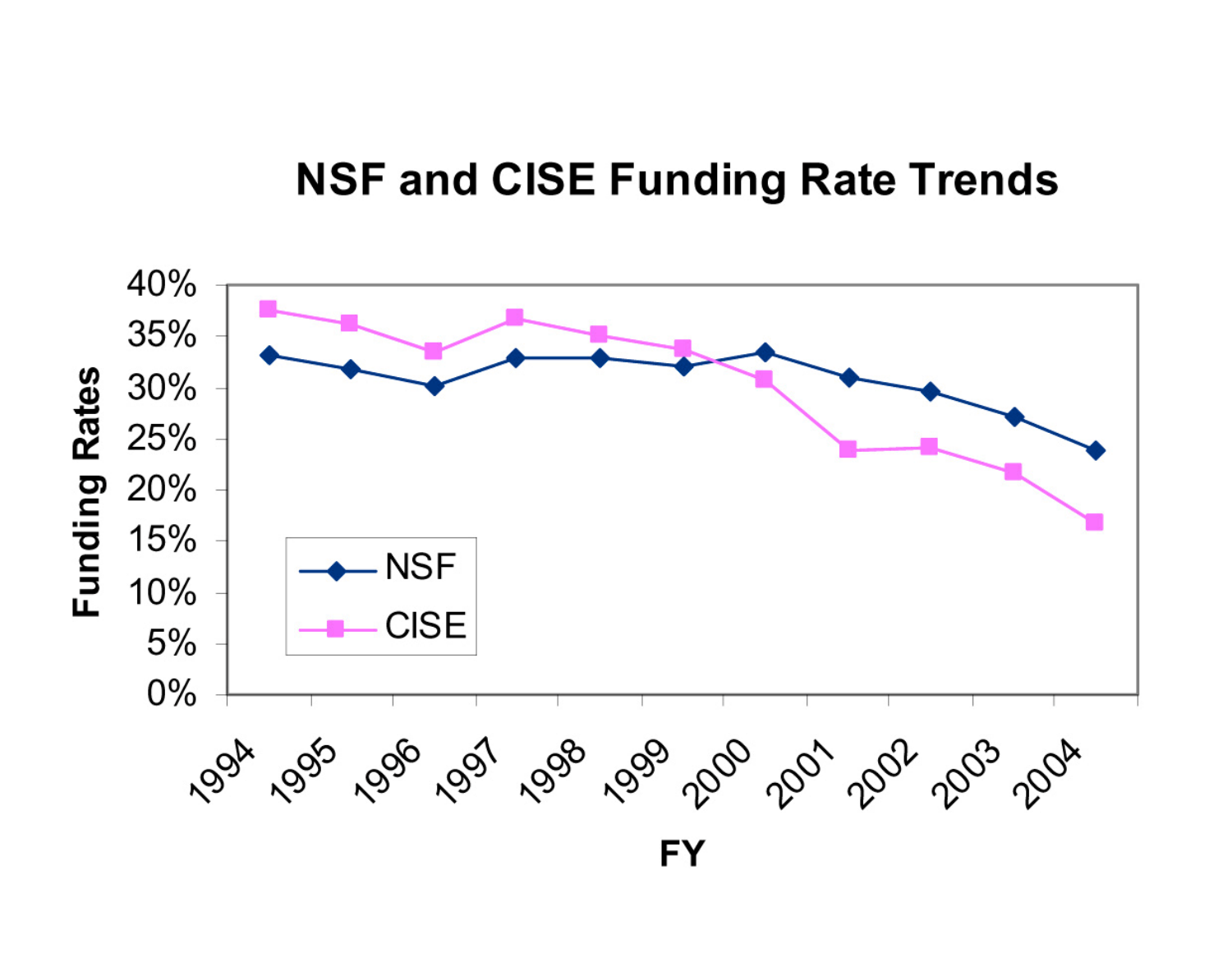Historically, the rapid rate of growth in U.S. microchip capability resulted from a robust national portfolio of long-term research that incorporated both incremental and revolutionary components. Industry excelled in evolutionary technology developments that resulted in reduced costs, higher quality and reliability and vastly improved performance. DOD now is no longer perceived as being seriously involved in - or even taking steps to ensure that others are conducting - research to enable the embedded processing proficiency on which its strategic advantage depends. This withdrawal has created a vacuum where no part of the U.S. government is able to exert leadership, especially with respect to the revolutionary component of the research portfolio.<sup>43</sup> The problem, for DOD, the IT industry and the nation as a whole, is that no effective leadership structure has been substituted. Instead, research in these fields is managed through a hodge-podge of programs spawning numerous government agencies. The President's budget includes "cross-cuts" of the government's Nanotechnology (the NNI) and IT (the NITRD) research investments, each of which is stitched together by committees representing the participating agencies. However, there is no unified source of leadership that can mount revolutionary programs, let alone ensure that the DOD's future requirements for programmable microchips will be met.

**Defense Science Board Task Force** 

On

#### **HIGH PERFORMANCE MICROCHIP SUPPLY**



February 2005

Office of the Under Secretary of Defense Acquisition, Technology, and Logistics Washington, D.C. 20301-3140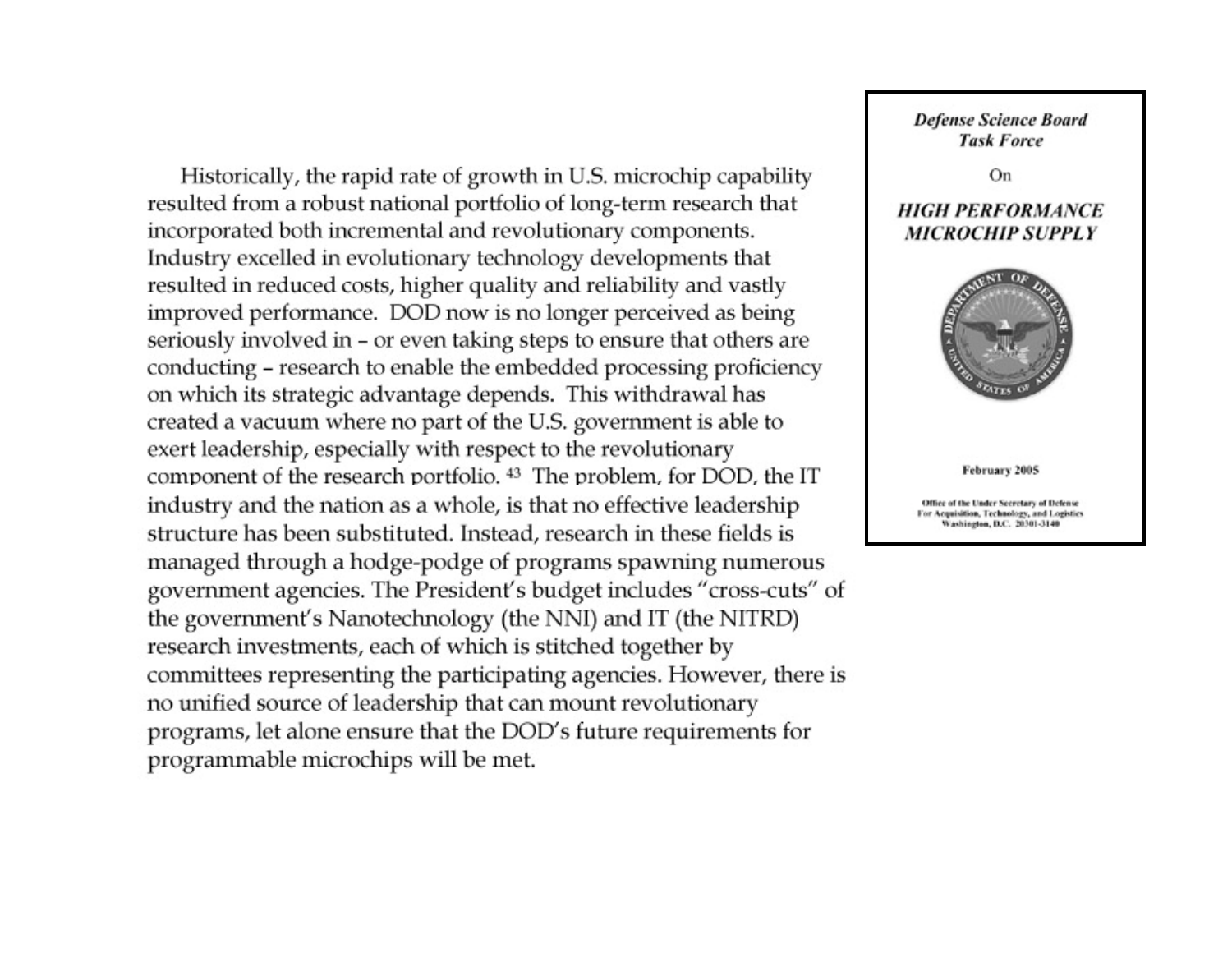### YOUR GOVERNMENT IT RESOURCE

**DOWNLOAD STATE & LOCAL HOME TECHNOLOGY** s



Wednesday, April 13, 2005

#### **Solution Centers**

**Defense** Enterprise Architecture Executive Integrators Intelligent Infrastructure Product Solutions Program Management Security/Homeland Security **Wireless** 

News By Topic CIOs

### **NASA shrinks Ames Research Center**

#### Back on Earth, budget cuts hit space studies **BY Aliya Sternstein**

Published on Mar. 28, 2005

**More Related Links** 

NASA's Ames Research Center is offering buyouts to all but 70 of its 1,400 federal employees, including many information technology experts. The center, in Mountain View, Calif., developed technology for the Mars rovers and one of the world's fastest supercomputers.



Į.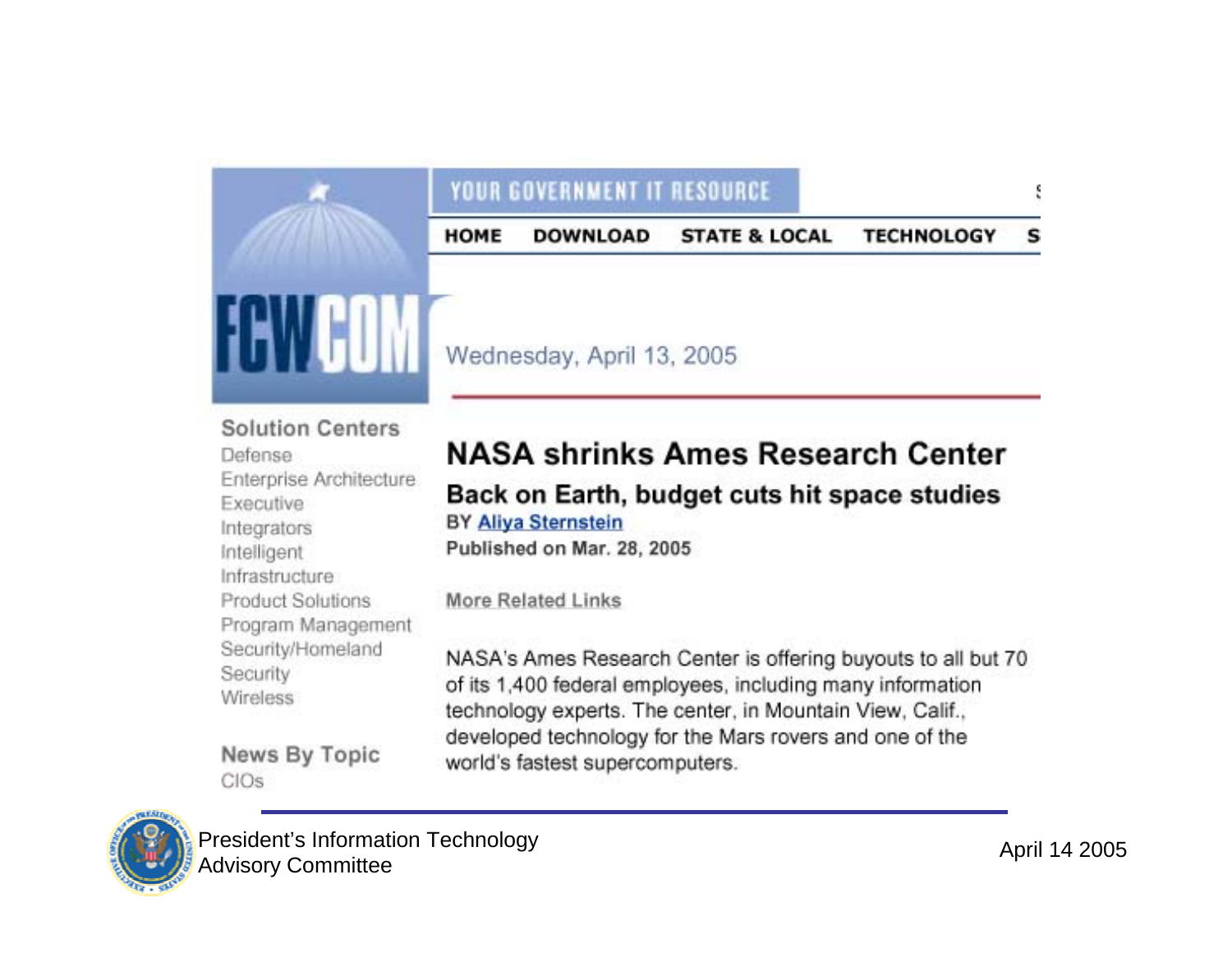

\* request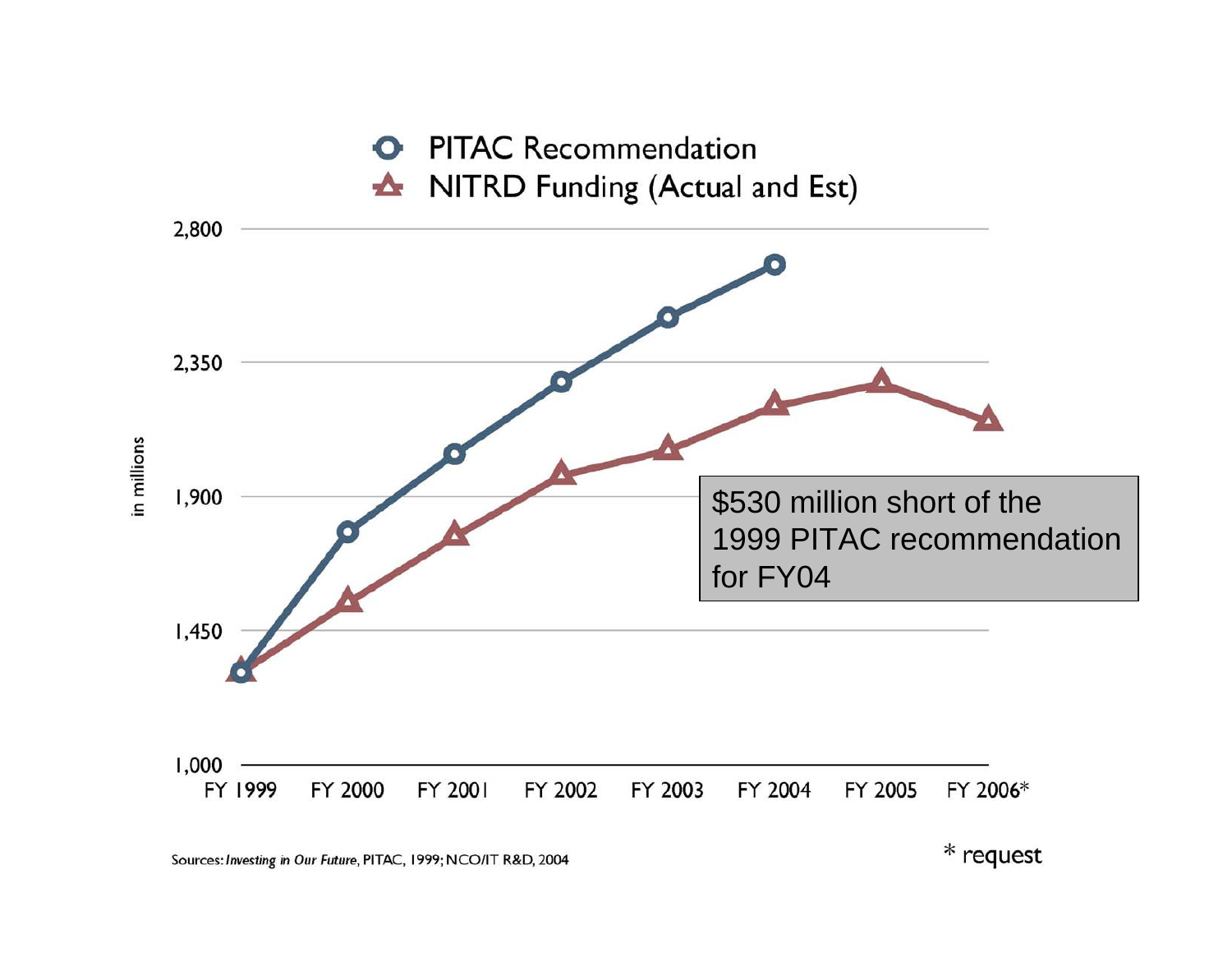### IT, Science and Engineering Occupational Projections, 2002-2012

# **Total Job Openings**